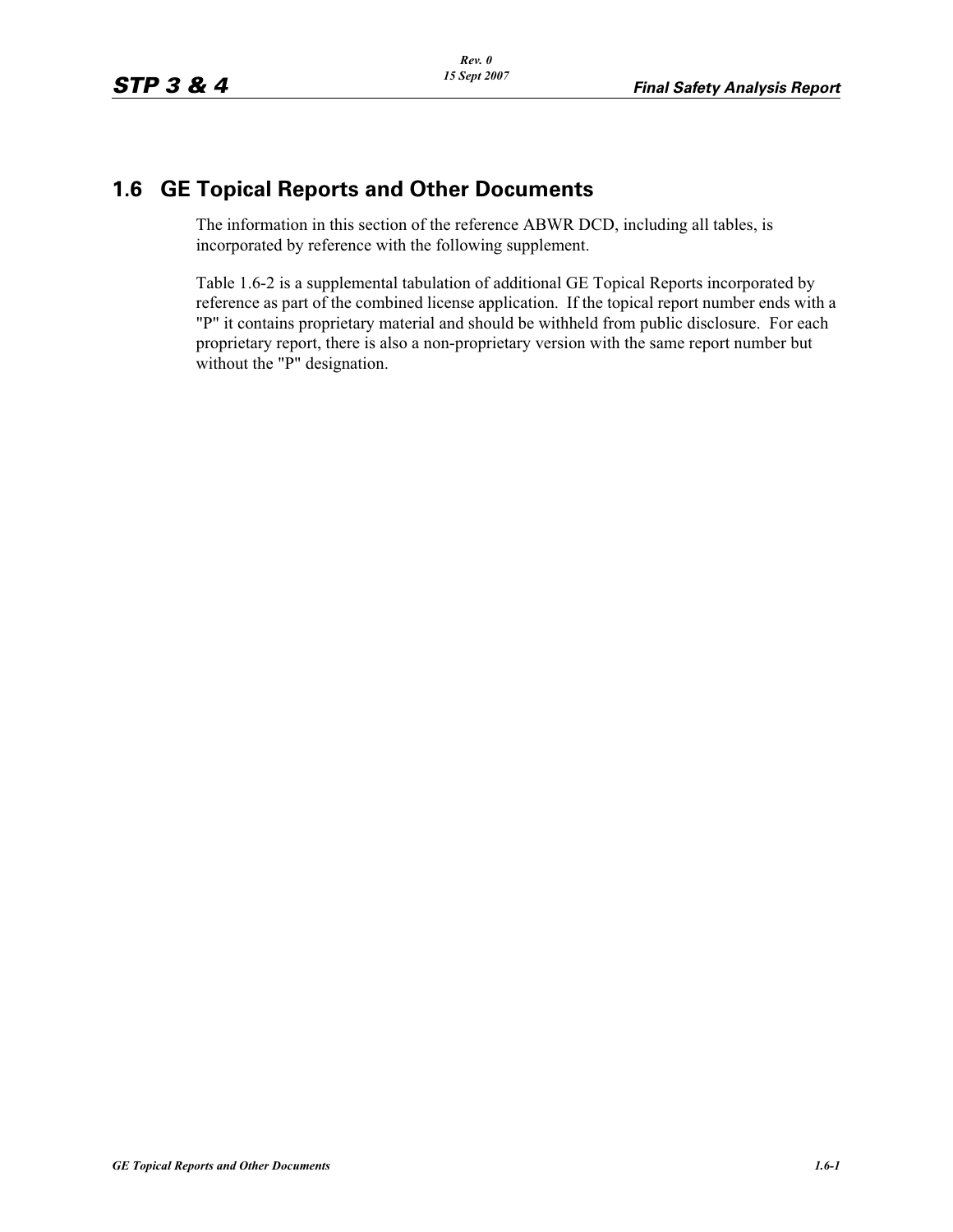| <b>Report No.</b>       | <b>Title</b>                                                                                                     | <b>Referenced in</b><br><b>FSAR Section</b> |
|-------------------------|------------------------------------------------------------------------------------------------------------------|---------------------------------------------|
| NEDO-32686-A            | Utility Resolution Guidance for ECCS Suction Strainer Blockage,<br>October 1998                                  | App 6C                                      |
| NEDC-32721P-A<br>Rev. 2 | Application Methodology for the General Electric Stacked Disck<br>ECCS Suction Strainer, March 2003              | App 6C                                      |
| NEDO-33297              | Advanced Boiling Water Reactor (ABWR) Procedures<br>Development Plan, January 2007                               | App 1A, 8.1,<br>8.3, 13.5, App<br>19A       |
| NEDE-33299P             | Advanced Boiling Water Reactor (ABWR) With Alternate RCIC<br>Turbine-Pump Design, December 2006                  | 3.9, App 3MA,<br>5.4, 6.3                   |
| NEDO-33305              | Advanced Boiling Water Reactor (ABWR) Startup Administrative<br>Manual, February 2007                            | 14.2                                        |
| NEDO-33310              | Advanced Boiling Water Reactor (ABWR) Startup Test<br>Specification, April 2007                                  | 14.2, App 19A                               |
| NEDO-33315P             | Advanced Boiling Water Reactor (ABWR) Reactor Pressure<br>Vessel (RPV) Material Surveillance Program, April 2007 | 5.3                                         |
| NEDO-33316              | Advanced Boiling Water Reactor (ABWR) Vibration Assessment<br>Program, April 2007                                | 14.2                                        |
| NEDO-33321              | Advanced Boiling Water Reactor (ABWR) Life Cycle<br>Management, May 2007                                         | 1.2, App 1D                                 |
| NEDO-33325              | Advanced Boiling Water Reactor (ABWR) Common Equipment<br>and Structures, April 2007                             | 3.1, 8.1, 8.3,<br>9.2, 9.5                  |
| NEDO-33328              | Advanced Boiling Water Reactor (ABWR) APRM Oscillation<br>Monitoring Logic, April 2007                           | 7.6                                         |

## **Table 1.6-2 Additional Topical Reports Incorporated by Reference**